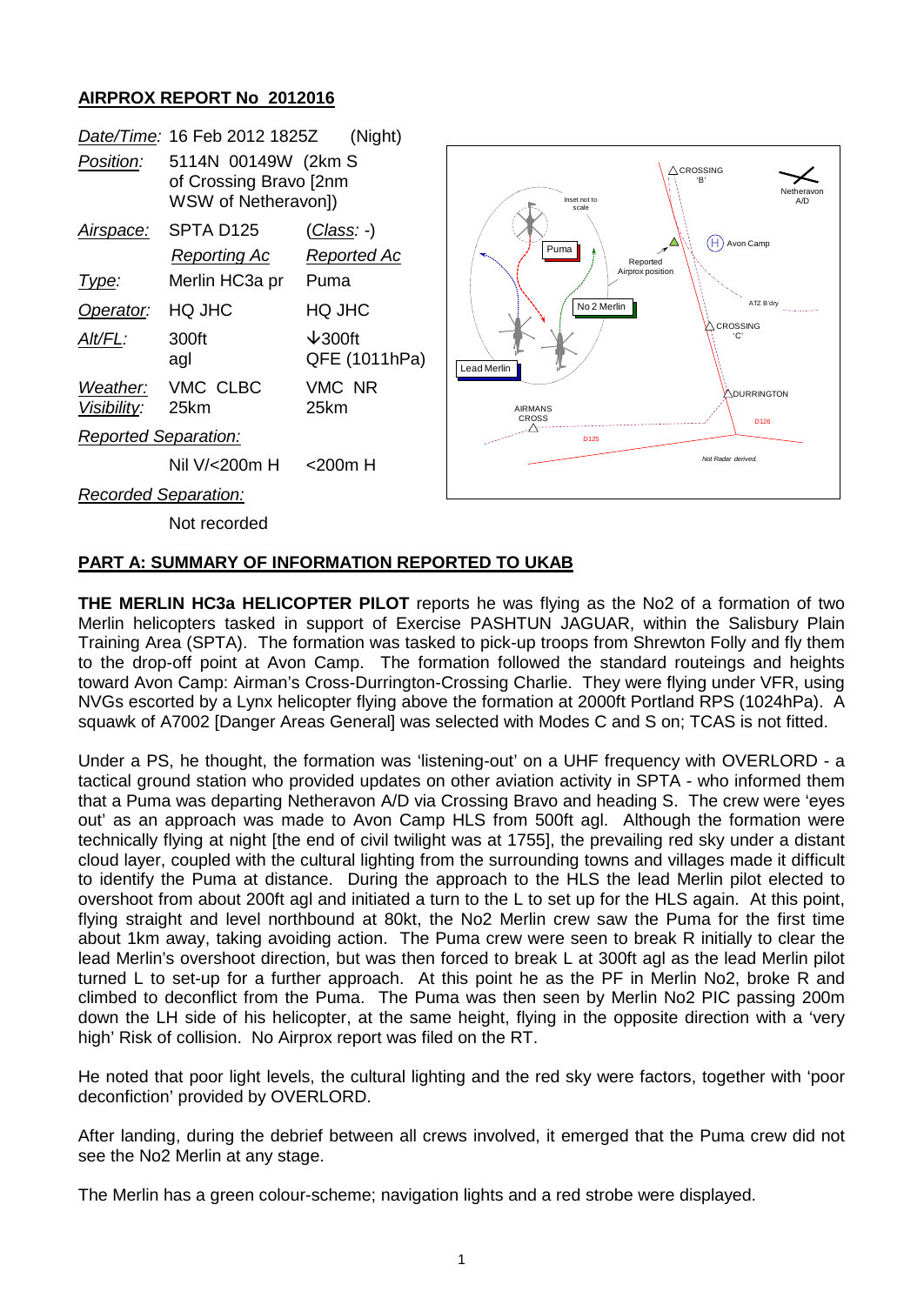UKAB Note (1): In a subsequent telephone conversation with the reporting No2 Merlin Pilot, he confirmed that the geometry of the Airprox was broadly that shown in the diagram. The Merlin pair were approaching the HLS in echelon starboard at a spacing of 5-6 rotor spans [5x70ft span = 350ft min]. The lead Merlin crew did not see the Puma at all prior to the encounter and only saw it clearing to the S when setting up for the second approach. The Lynx was clear to the N and above the formation when the Airprox occurred and its presence was not a factor.

**THE PUMA HC1 HELICOPTER PILOT** reports he was conducting a night currency sortie from Netheravon A/D within SPTA using NVGs and incorporating low-level operations to a number of HLSs before returning to Netheravon. His helicopter has a green colour-scheme; navigation lights and a red strobe were displayed together with IR formation lights on bright and flashing. He was in receipt of a PS, he thought, from SALISBURY OPS [only a communication service is provided from an A/G Station] on 276·00MHz. A squawk of A7002 was selected with Modes C and S on; TCAS is not fitted.

After departure from Netheravon A/D, descending from 500ft to 300ft agl following the standard routeings S from Crossing Bravo VRP at 120kt, SALISBURY OPS reported on the RT that a formation C/S comprising 2 Merlins and 1 Lynx were operating in the Durrington VRP area. At this point the 3 crew members in the Puma were 'eyes out' looking for the reported ac. The crew found it particularly difficult to spot any ac due to the time of the day - just after dusk - and the backdrop of Durrington town that was 'backing down' the NVG, so spotting any 'strobing' ac was extremely difficult. Approaching a point 2km S of Crossing Bravo, one of the Merlin helicopters was spotted less than 1km away and the Puma PIC elected to roll R in order to move to the R of the standard route, in an attempt to follow the Right-Hand Traffic Rule. At this point the Merlin's course was unclear; however, the direction and height of the Merlin helicopter then became apparent and it was seen that the Merlin was flying a reciprocal to the Puma's southerly course at the same height prompting the PNF to call 'break right' to the PF. While breaking R, the PF was visual with the Merlin and saw that it had started to turn to port toward the Puma. The PF then elected to climb and roll L in order to avoid the Merlin, which appeared to pass below the Puma less than 200m away. The crew lost sight of the Merlin and elected to maintain a straight and level course until the crewman spotted the Merlin again in their 5 o'clock. The Puma crew only spotted one Merlin helicopter.

After a debrief on the ground with the Merlin crews, it was ascertained that the Puma crew had only been visual with the lead Merlin helicopter. The No2 Merlin, whose crew had also taken avoiding action against his Puma, was not seen.

UKAB Note (2): Sunset was at 1716UTC; the Airprox occurred within the period defined as night within the UK LFHB.

UKAB Note (3): The 1750Z Boscombe Down METAR: 29010KT 9999 BKN038 08/03 Q1027 BLU=

## **THE AIR SUPPORT OPERATIONS CENTRE (ASOC) OPERATOR** provided a helpful comment.

The UK ASOC role during Exercise PASHTUN JAGUAR.

OVERLORD is the C/S of the Command and Control agency based in Afghanistan which provides tactical information and routeing. The UK ASOC does not fulfil this particular task in theatre but its personnel, who are from many branches (his own being Battlespace Management), have routine interaction with those that do and have supported exercises in this role when those with direct experience of OVERLORD are unable to attend. The UK ASOC does not offer an ATS, but merely shares traffic information in addition to that provided by SALISBURY OPS. Its primary contribution to the Exercise is to provide tactical information, such as on 'hot' airspace (live or simulated) for the integration of Joint Fire. Co-location with SALISBURY OPS is essential for building situational awareness.

UK ASOC personnel and those in SALISBURY OPS only became aware of the Airprox some 24hr after the event. The aircrews' submissions have provided a degree of retrospective insight, and he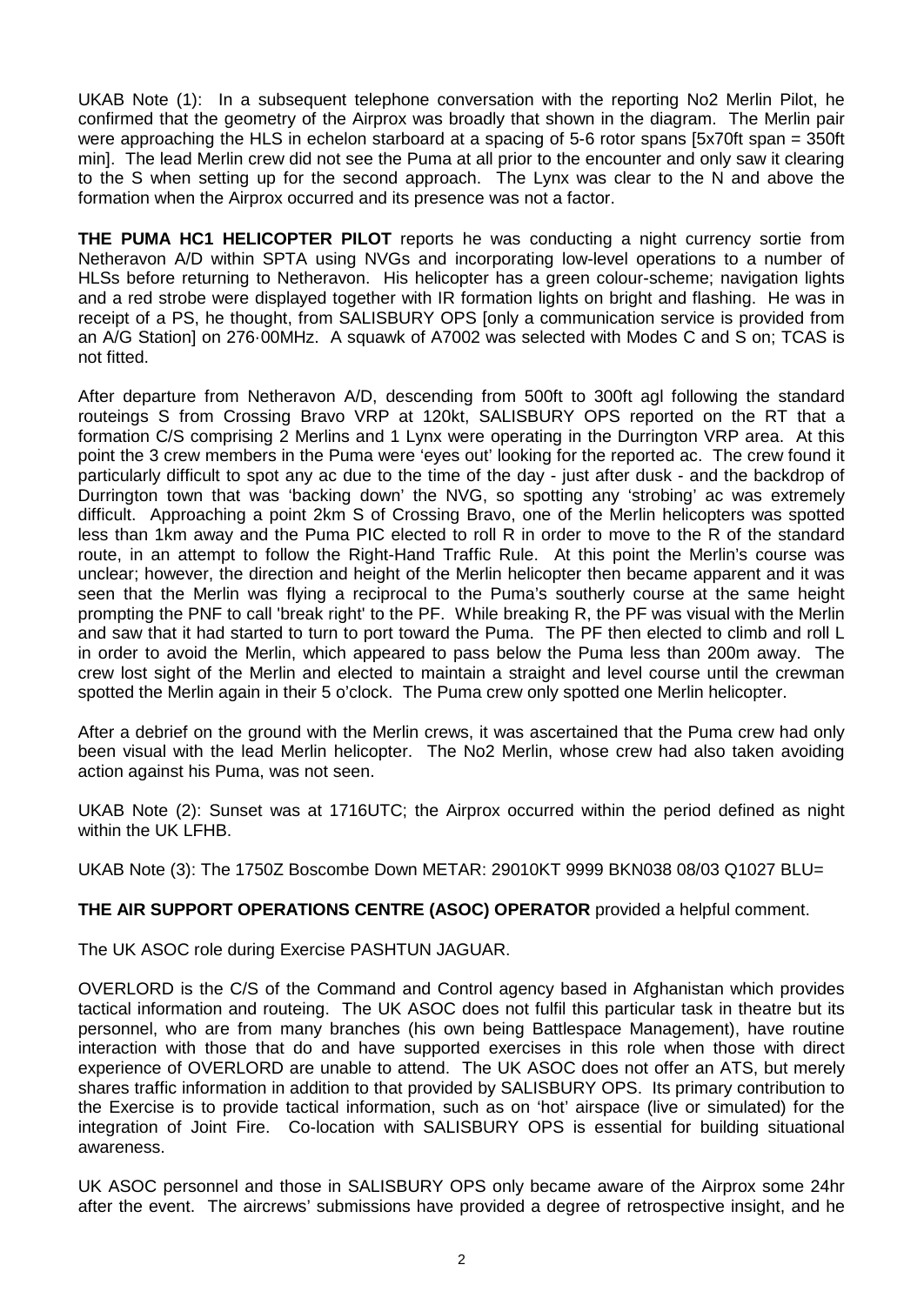recollects there being a time when both SALISBURY OPS and OVERLORD had separate ac on different frequencies. The Merlin flight was inbound toward Netheravon and checking their routeing with OVERLORD whilst the Puma was outbound talking to SALISBURY OPS, presumably after leaving Netheravon's frequency (C/S ODIN). There was no deviation from the standard routeing procedures passed to the ac; information would have been passed on any known traffic in order to widen general awareness of other activity. He has no recollection of any Airprox being mentioned at the time. As is the norm with these exercises, the flights would NOT have been placed under any 'service' by OVERLORD at any stage and were operating under VFR at all times.

UKAB Note (4): The Airprox occurred outwith recorded radar coverage.

UKAB Note (5): The UK Military Low-Flying Handbook at LFA1 2-1-1 para 8 SPTA specifies that:

a. '**Salisbury Plain Air Ground Service.** Salisbury Plain Air Ground service [SALISBURY OPS] exists principally for the co-ordination of air-operations close to SPTA. **It does not provide any form of air traffic service** which, if required, must be sought from local air traffic control agencies….'

**HQ JHC** comments that this was a very serious event which nearly resulted in a mid-air collision. It remains an operational imperative to train at night and in this event whilst all lighting SOPs were being followed, this Airprox occurred through a combination of factors:

Both the Merlin pair and the Puma crew were passed a warning from the respective agencies (Puma by SALOPs and the Merlins by OVERLORD). This tactical service does not assume responsibility for collision avoidance and it is still the pilot's responsibility to see and avoid other traffic. This was a significant factor with the use of two separate frequencies for traffic (primary is for range deconfliction including ground units and live ordnance).

The time of day with the effectiveness of the Night Vision Goggles being reduced by the high levels of ambient light.

This Airprox occurred during a particularly intense period of aerial activity as part of a recurring exercise to prepare crews and troops for deployment to Theatre and HQ JHC recommends that for future exercises the additional deconfliction measures are implemented;

Unidirectional use of the SPTA helicopter routes during the exercise.

Aircraft conducting non-exercise training or currency flights are to depart the SPTA by the most expeditious route and not to use the areas within SPTA for that flight (for example, departing to the north directly from Netheravon).

JHC has asked OC Tactical Operations (Air Traffic Management) of 1 Air Control Centre to produce a Memorandum of Understanding on the use of a single frequency during the exercise for purpose of OVERLORD and SALOPs. Following the incident, for the remainder of the exercise, OVERLORD and SALOPs operated on the same frequency (the published SALOPs frequency) to permit direct communication between ac in potential confliction.

HQ JHC, though Tactical Operations (Air Traffic Management) of 1 Air Control Centre, are intending to deploy a mobile Watchman Radar to Netheravon for the next Exercise pending resolution on a number of operational and environmental issues. In addition it is clear that the fitting of TCAS, which is being actively pursued by this HQ, would have significantly helped to prevent this incident.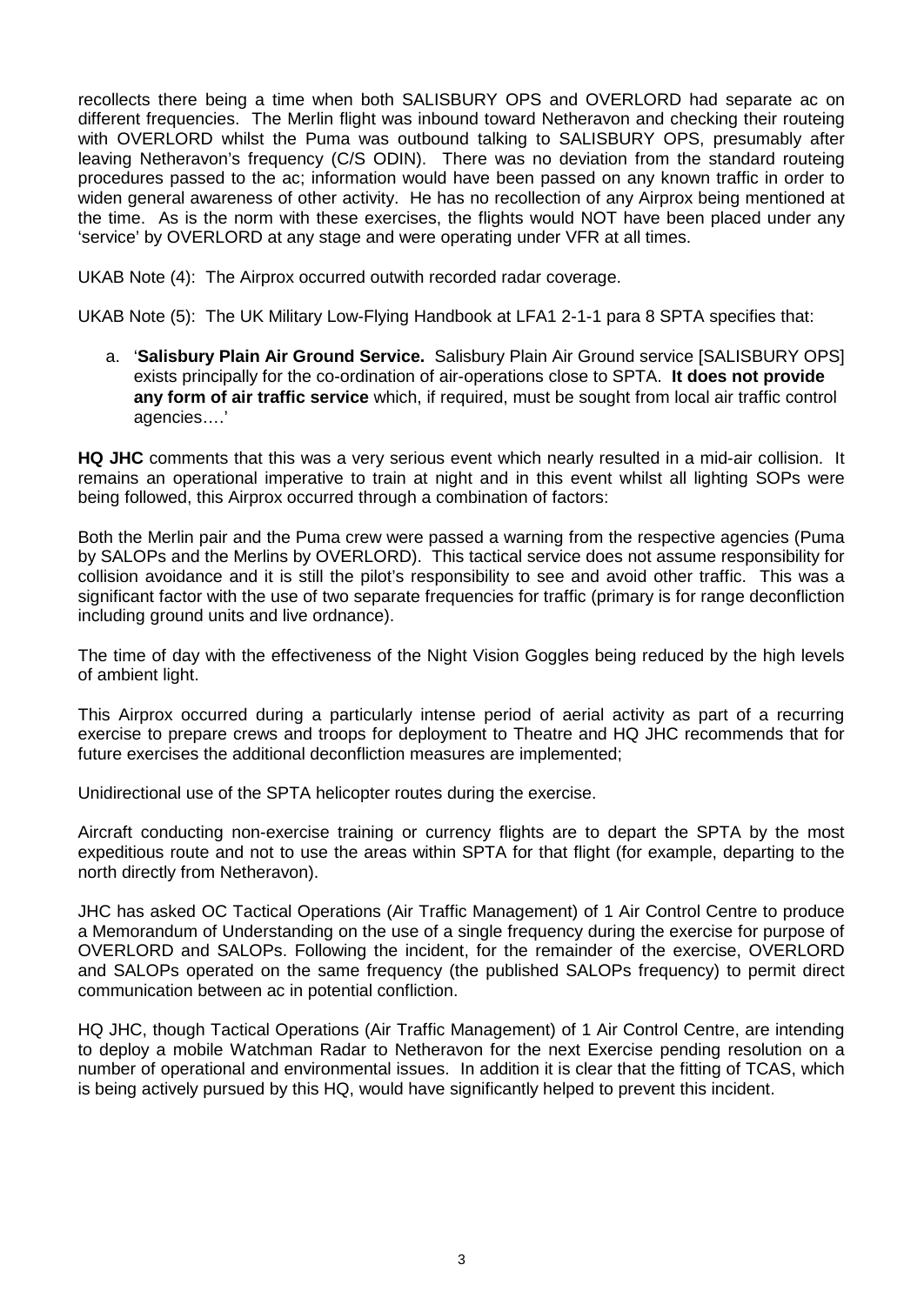# **PART B: SUMMARY OF THE BOARD'S DISCUSSIONS**

Information available included reports from the pilots of two of the ac involved, a report from the ASOC Operator and comments from the appropriate operating authority.

The HQ AAC helicopter pilot Member opined that the Lynx, as part of the mixed formation, was not a factor in this Airprox but might have been able to prevent it. In his view, the Exercise scenario called for the Lynx to provide 'top cover' for the two Merlins as they made their approach to the HLS at Avon Camp. In view of the warning from OVERLORD that the Puma was southbound along the route from Crossing Bravo, the Lynx crew ahead of the Merlins should have spotted the approaching Puma and warned the lead Merlin pilot. The No2 Merlin pilot's report confirmed that they were aware of the Puma beforehand and were looking for it, but neither Merlin crew spotted the Puma as they made their approach to the HLS. A Member suggested it might have been wiser to have delayed the approach to the HLS until the Puma was spotted and had passed clear to the S, as the Merlin pilot had highlighted the difficulties of operating on NVG close to high levels of background 'cultural' lighting especially with the remaining red sky. The helicopter pilot Member concurred that this would have caused significant difficulty for the Merlin crews in sighting another ac in the LH forward quadrant as they flew N, which is about where the Puma was. Furthermore, the Member opined that the Puma crew, also operating on NVG, did not have quite the same difficulty, but the background lighting of Durrington – to the S of the Airprox location - would have affected the efficiency of the Puma crew's NVG. The Board discussed the issue of operating on NVG at length; the helicopter pilot Member confirmed that NVG give aircrew much better SA about the topography of the ground, but spotting ac lights against a background of cultural lighting remains a problem. However, lifting-up the NVG to revert to normal vision will allow crews to spot other ac lights. There was nothing fundamentally wrong with using NVG and other Members familiar with their use agreed it was a matter of technique.

It was explained that SPTA is a very busy exercise area but SALOPs are not able to effect deconfliction of individual flights within the area and it was clear that there was some confusion within the minds of the helicopter pilots involved about the exact role of OVERLORD and SALOPs. Whilst tactical ATC teams do set up for these pre-deployment exercises – apparently there was one operating at Netheravon – they had no input here. However, the Board noted and welcomed the measures proposed by HQ JHC for future Exercises to reduce the risks of airborne conflicts: unidirectional routes; operating on a single frequency; excluding non-exercise participants from SPTA and deploying a mobile Watchman Radar would all be beneficial.

The helicopter crews were operating quite legitimately under VFR at night with conventional lighting displayed. Both crews had been forewarned of each other's presence but they were operating in the same vicinity on different frequencies. Unfortunately, as the Airprox occurred at low-level none of the recorded radars available to the Board had captured the event. Nevertheless, the pilots involved all broadly share the same view of what had occurred. The Puma crew saw a single Merlin – the lead helicopter - whilst it was making its approach to the HLS and turned R to remain to the R of the route in an attempt to deconflict themselves from the single helicopter they had seen. The Board agreed that the Puma crew had probably seen the lead Merlin as soon as they might reasonably have been expected to do so. As the Merlin's direction of flight became clear the Puma crew hardened their turn to the R but their attempt to maintain separation was thwarted by the lead Merlin crew who, whilst unsighted on the Puma, elected to overshoot and turned to the L to set up for another approach to Avon Camp. The Board concluded that the non-sighting of the Puma by the lead Merlin crew was part of the Cause. As the lead Merlin turned L towards them, the Puma crew was forced to reverse their R turn by climbing and rolling L into an avoiding action turn to pass the lead Merlin on its starboard side, unaware that the No2 Merlin was also to the starboard of the leader. This caused the No2 Merlin crew, who had gained visual contact with the Puma as it made its initial starboard turn, to break R as the Puma passed between the Merlin pair with 200m horizontal separation, the No2 Merlin pilot reports. Members agreed that this was the second part of the Cause; while avoiding the lead Merlin, the Puma crew flew into conflict with the No2 Merlin, which they did not see.